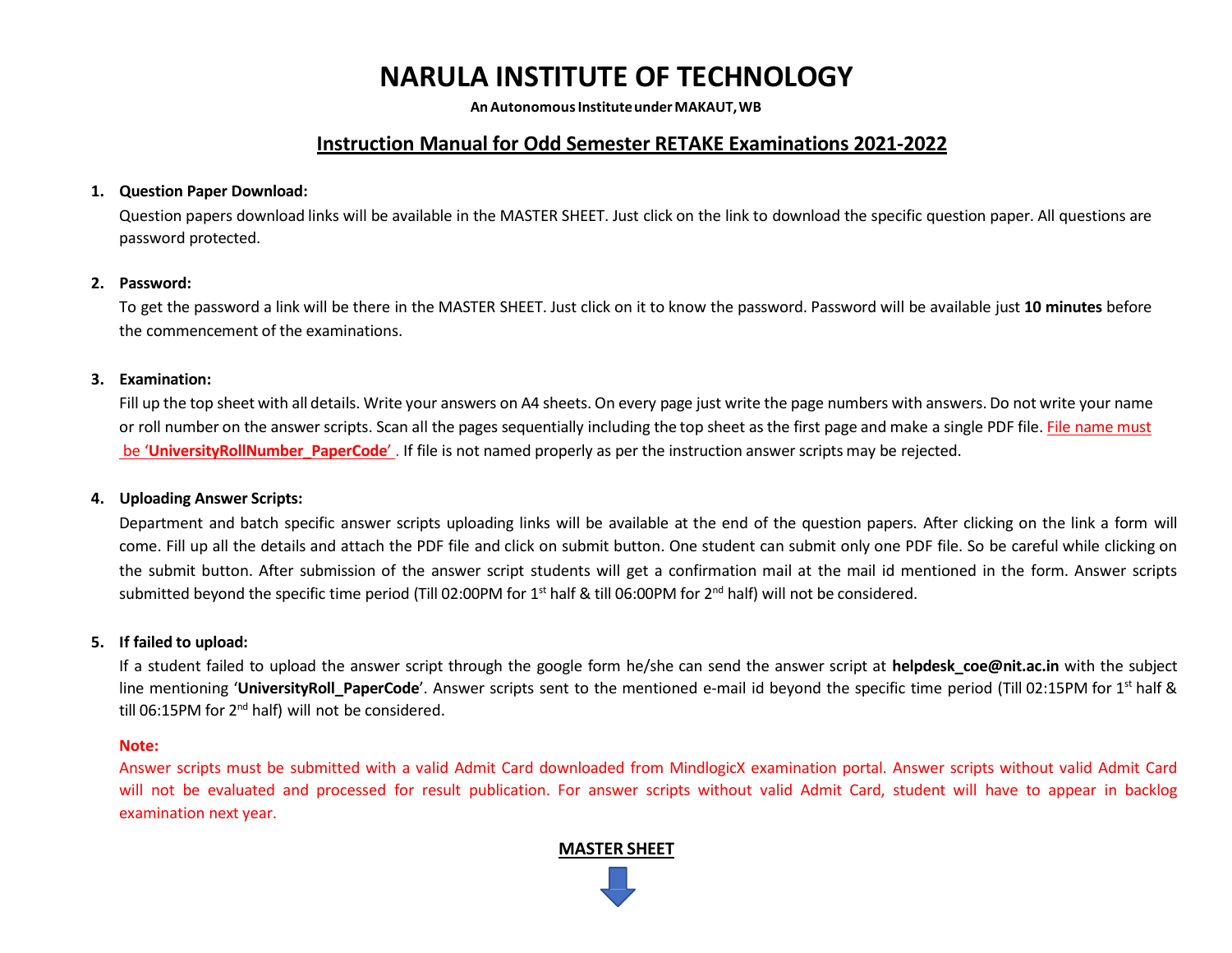## **8 th June 2022 (Wednesday) – 10:30AM to 01:30PM**

| <b>Degree</b> | <b>Stream</b>  | Sem                     | <b>Paper Code</b> | <b>Paper Name</b>                        | <b>Regulation</b> | Type*        | <b>Question Paper</b> | <b>Password Link</b> |
|---------------|----------------|-------------------------|-------------------|------------------------------------------|-------------------|--------------|-----------------------|----------------------|
| <b>B.Tech</b> | <b>CSBS</b>    | $\mathbf{1}$            | CB101             | FUNDAMENTALS OF COMPUTER SCIENCE         | 2021              | ${\sf R}$    | Click Here            |                      |
| <b>B.Tech</b> | ECE, IT, EIE   | $\mathbf{1}$            | CH101             | CHEMISTRY-I                              | 2021              | ${\sf R}$    | Click Here            |                      |
| <b>B.Tech</b> | CSE, EIE, AIML | $\mathbf{1}$            | PH101             | PHYSICS-I                                | 2021              | ${\sf R}$    | Click Here            |                      |
| <b>B.Tech</b> | CE             | $\overline{3}$          | CE301             | SURVEYING-I                              | 2016              | ${\sf R}$    | <b>Click Here</b>     |                      |
| <b>B.Tech</b> | CE             | 3                       | CE301             | <b>SURVEYING</b>                         | 2018              | $\mathsf{R}$ | <b>Click Here</b>     |                      |
| <b>B.Tech</b> | <b>ECE</b>     | $\mathbf{3}$            | <b>HU301</b>      | <b>VALUES &amp; ETHICS IN PROFESSION</b> | 2018              | ${\sf R}$    | <b>Click Here</b>     | Click Here           |
| <b>B.Tech</b> | EE.            | $\mathbf{3}$            | M(EE)301          | <b>MATHEMATICS-III</b>                   | 2018              | ${\sf R}$    | <b>Click Here</b>     |                      |
| <b>B.Tech</b> | ECE, ME        | $\overline{3}$          | M301              | <b>MATHEMATICS-III</b>                   | 2018              | $\mathsf R$  | <b>Click Here</b>     |                      |
| <b>B.Tech</b> | <b>ME</b>      | $\overline{\mathbf{3}}$ | <b>ME303</b>      | <b>FLUID MECHANICS</b>                   | 2018              | ${\sf R}$    | <b>Click Here</b>     |                      |
| <b>B.Tech</b> | <b>ME</b>      | $\mathsf 3$             | <b>PH(ME)301</b>  | <b>PHYSICS-II</b>                        | 2018              | ${\sf R}$    | <b>Click Here</b>     |                      |
| <b>MCA</b>    | <b>MCA</b>     | $\mathbf{3}$            | MCA20-301         | SOFTWARE ENGINEERING                     | 2020              | ${\sf R}$    | <b>Click Here</b>     |                      |

**Continue…**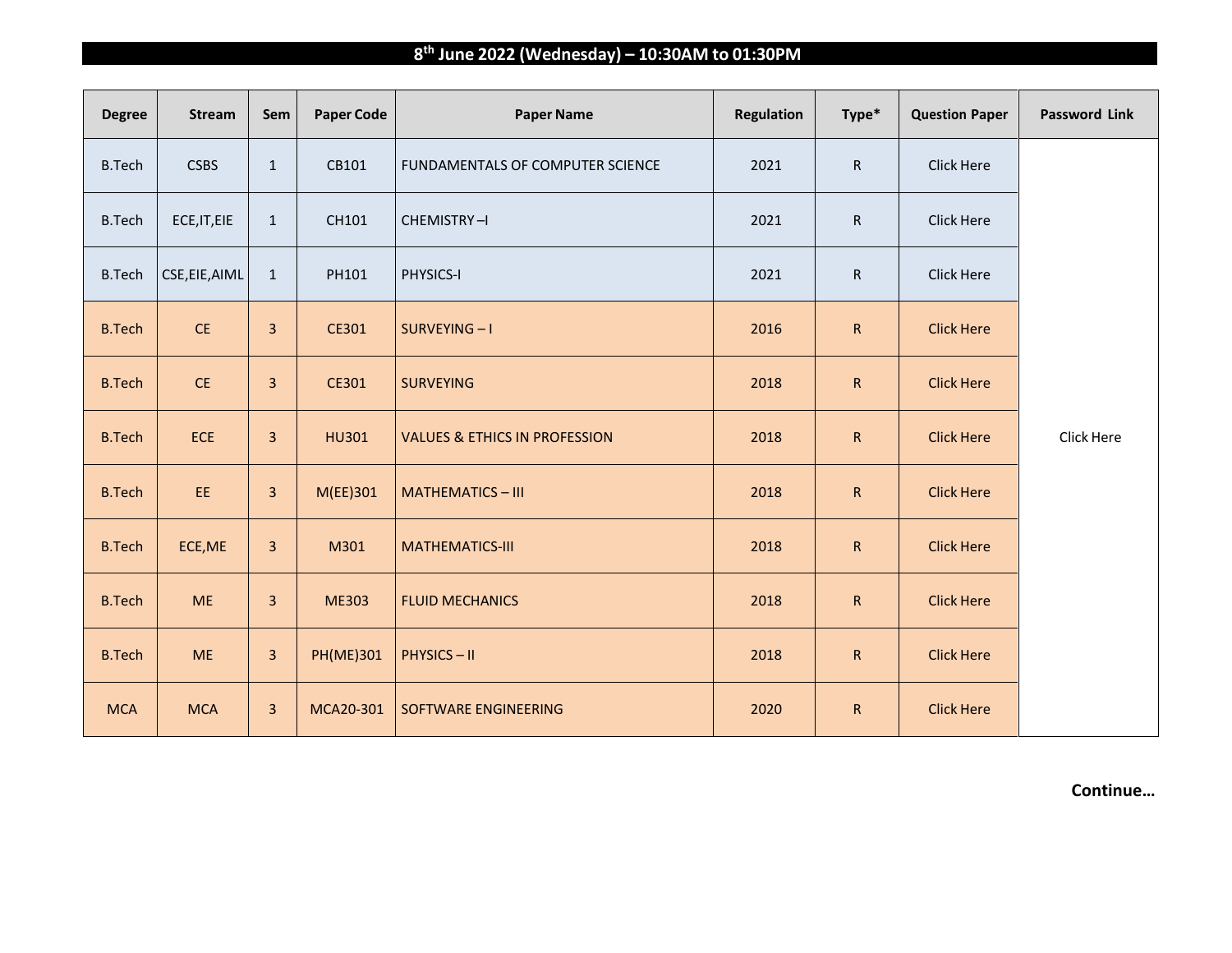| <b>Degree</b> | <b>Stream</b>                     | Sem            | <b>Paper Code</b> | <b>Paper Name</b>                       | <b>Regulation</b> | Type*        | <b>Question Paper</b> | <b>Password Link</b> |
|---------------|-----------------------------------|----------------|-------------------|-----------------------------------------|-------------------|--------------|-----------------------|----------------------|
| <b>B.Tech</b> | CE                                | 5              | CE501             | <b>STRUCTURAL DESIGN-I</b>              | 2018              | $\mathsf{R}$ | <b>Click Here</b>     | Click Here           |
| <b>B.Tech</b> | <b>ME</b>                         | 5              | ME501             | <b>HEAT TRANSFER</b>                    | 2018              | $\mathsf{R}$ | <b>Click Here</b>     |                      |
| <b>B.Tech</b> | <b>CSE</b>                        | 5              | CS501             | <b>COMPUTER GRAPHICS</b>                | 2018              | ${\sf R}$    | <b>Click Here</b>     |                      |
| <b>B.Tech</b> | <b>CSE</b>                        | 5              | <b>CS505A</b>     | <b>OPERATIONS RESEARCH</b>              | 2018              | ${\sf R}$    | <b>Click Here</b>     |                      |
| <b>B.Tech</b> | EIE                               | 5              | E1501             | <b>INDUSTRIAL INSTRUMENTATION</b>       | 2018              | ${\sf R}$    | <b>Click Here</b>     |                      |
| <b>B.Tech</b> | $\ensuremath{\mathsf{IT}}\xspace$ | 5              | <b>IT503</b>      | <b>OPERATING SYSTEM</b>                 | 2018              | $\mathsf{R}$ | <b>Click Here</b>     |                      |
| <b>B.Tech</b> | CE                                | $\overline{7}$ | CE701             | <b>ENVIRONMENTAL ENGINEERING</b>        | 2018              | R            | <b>Click Here</b>     |                      |
| <b>B.Tech</b> | <b>CSE</b>                        | $\overline{7}$ | <b>CS701A</b>     | <b>ARTIFICIAL INTELLIGENCE</b>          | 2018              | R            | <b>Click Here</b>     |                      |
| <b>B.Tech</b> | <b>CSE</b>                        | $\overline{7}$ | <b>CS703A</b>     | <b>CLOUD COMPUTING</b>                  | 2018              | R            | <b>Click Here</b>     |                      |
| <b>B.Tech</b> | $\ensuremath{\mathsf{IT}}\xspace$ | $\overline{7}$ | <b>IT701B</b>     | <b>COMPUTER GRAPHICS AND MULTIMEDIA</b> | 2018              | R.           | <b>Click Here</b>     |                      |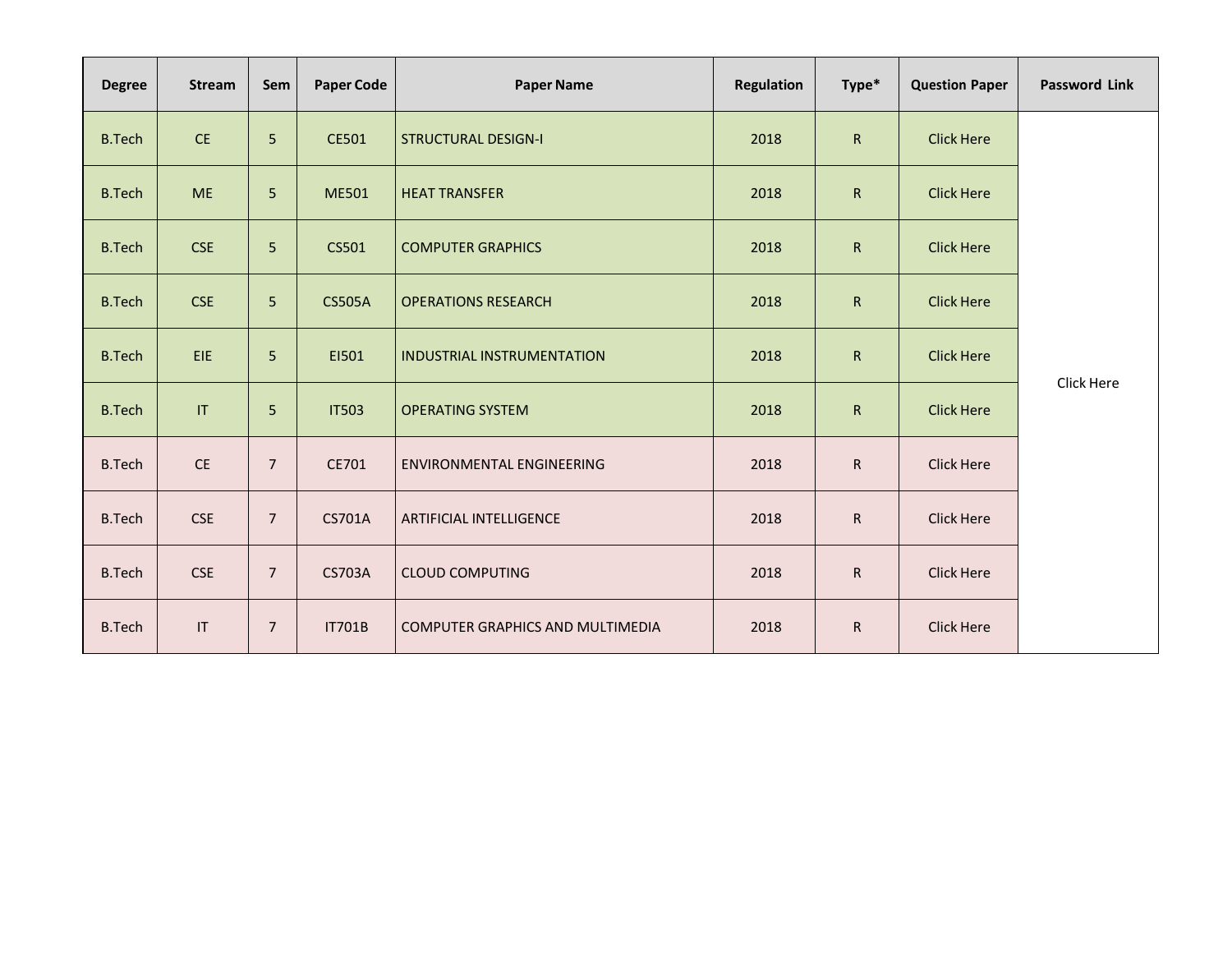## **8 th June 2022 (Wednesday) – 02:30PM to 05:30PM**

| <b>Degree</b> | <b>Stream</b> | Sem            | <b>Paper Code</b> | <b>Paper Name</b>                   | Regulation | Type*        | <b>Question Paper</b> | <b>Password Link</b> |
|---------------|---------------|----------------|-------------------|-------------------------------------|------------|--------------|-----------------------|----------------------|
| <b>B.Tech</b> | IT, EIE       | $\mathbf{1}$   | EE101             | <b>BASIC ELECTRICAL ENGINEERING</b> | 2021       | $\mathsf{R}$ | <b>Click Here</b>     |                      |
| M.Tech        | <b>GTE</b>    | $\mathbf{1}$   | GTE104B           | SLOPE STABILITY AND EARTHEN DAM     | 2021       | $\mathsf{R}$ | Click Here            |                      |
| M.Tech        | <b>SE</b>     | $\mathbf{1}$   | SE102             | SOIL STRUCTURE INTERACTION          | 2021       | ${\sf R}$    | <b>Click Here</b>     |                      |
| <b>B.Tech</b> | <b>CE</b>     | $\overline{3}$ | CE302             | <b>STRENGTH OF MATERIAL</b>         | 2016       | $\mathsf{R}$ | <b>Click Here</b>     | Click Here           |
| <b>B.Tech</b> | CE            | $\overline{3}$ | <b>CE302</b>      | <b>STRENGTH OF MATERIAL</b>         | 2018       | $\mathsf{R}$ | <b>Click Here</b>     |                      |
| <b>B.Tech</b> | EE            | $\overline{3}$ | EE301             | <b>ELECTRICAL CIRCUIT ANALYSIS</b>  | 2018       | $\mathsf R$  | <b>Click Here</b>     |                      |
| <b>B.Tech</b> | <b>ME</b>     | 5              | <b>ME502</b>      | MANUFACTURING TECHNOLOGY            | 2018       | $\mathsf{R}$ | <b>Click Here</b>     |                      |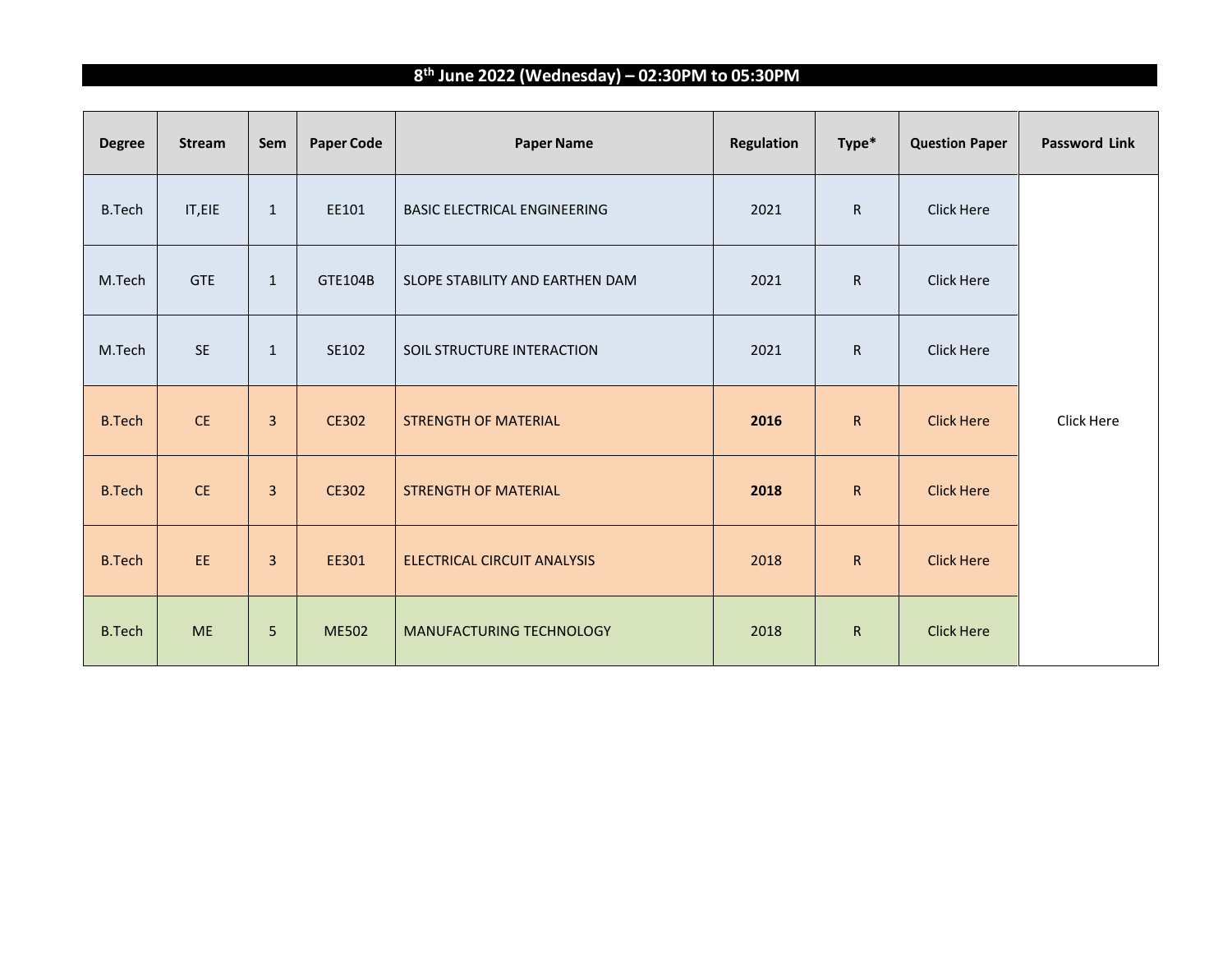## **11th June 2022 (Saturday) – 10:30AM to 01:30PM**

| <b>Degree</b> | <b>Stream</b> | Sem            | <b>Paper Code</b> | <b>Paper Name</b>               | <b>Regulation</b> | Type*        | <b>Question Paper</b> | <b>Password Link</b> |
|---------------|---------------|----------------|-------------------|---------------------------------|-------------------|--------------|-----------------------|----------------------|
| <b>B.Tech</b> | CE, IT, EIE   | $\mathbf{1}$   | <b>HSMC101</b>    | PROFESSIONAL COMMUNICATION      | 2021              | $\mathsf{R}$ | Click Here            |                      |
| <b>B.Tech</b> | <b>CE</b>     | $\overline{3}$ | <b>CE304</b>      | <b>ENGINEERING GEOLOGY</b>      | 2018              | $\mathsf{R}$ | <b>Click Here</b>     |                      |
| <b>B.Tech</b> | EE            | $\overline{3}$ | EE302             | MEASUREMENT AND INSTRUMENTATION | 2018              | $\mathsf{R}$ | <b>Click Here</b>     |                      |
| <b>B.Tech</b> | CE            | 5              | <b>CE504</b>      | <b>FOUNDATION ENGINEERING</b>   | 2016              | $\mathsf{R}$ | <b>Click Here</b>     | Click Here           |
| <b>B.Tech</b> | <b>CE</b>     | 5              | <b>HU502</b>      | <b>ECONOMICS FOR ENGINEERS</b>  | 2018              | $\mathsf{R}$ | <b>Click Here</b>     |                      |
| <b>B.Tech</b> | <b>ME</b>     | 5              | <b>ME503</b>      | DESIGN OF MACHINE ELEMENTS      | 2018              | $\mathsf R$  | <b>Click Here</b>     |                      |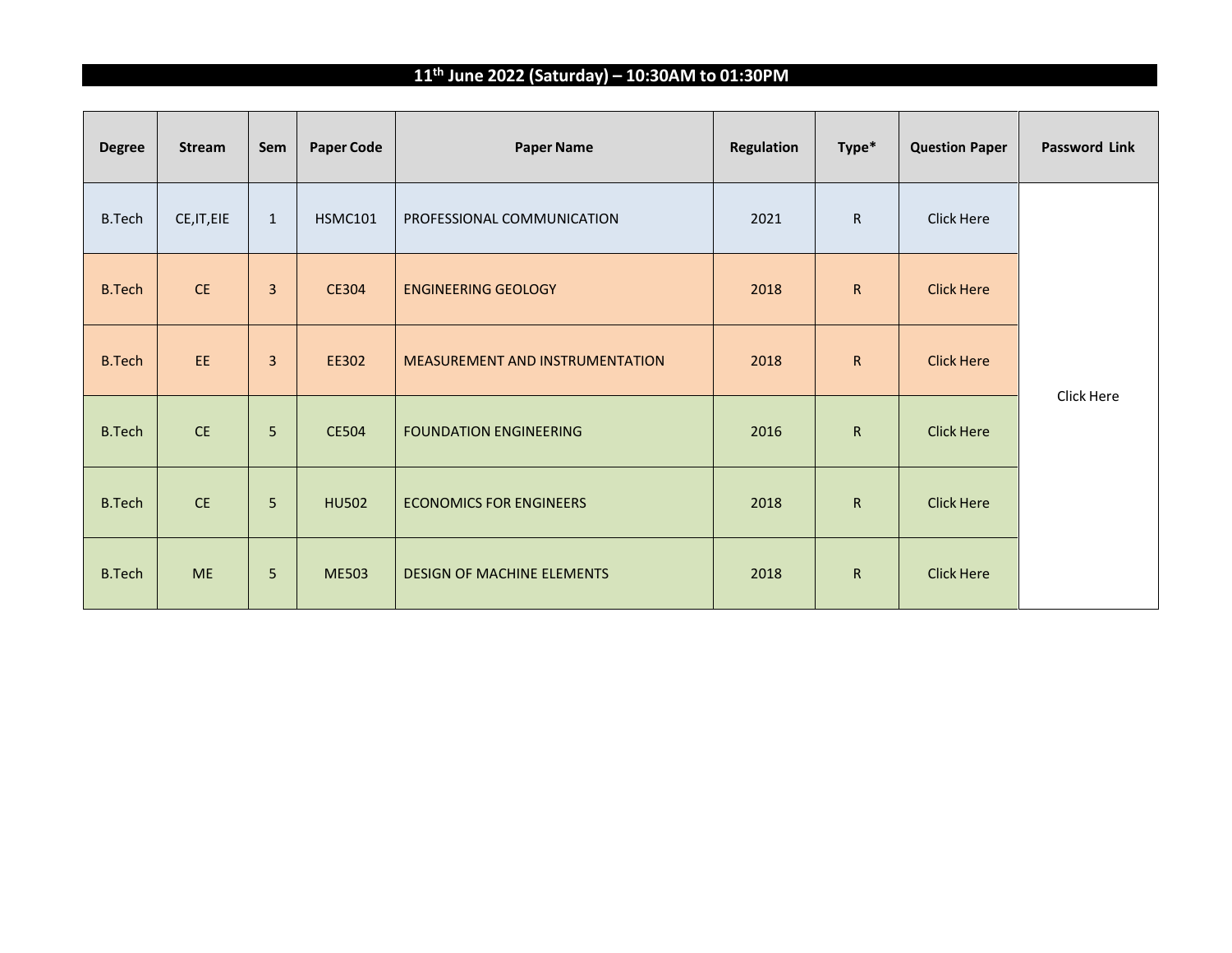## **11th June 2022 (Saturday) – 02:30PM to 05:30PM**

| <b>Degree</b> | Stream      | Sem            | <b>Paper Code</b> | <b>Paper Name</b>                  | <b>Regulation</b> | Type*        | <b>Question Paper</b> | <b>Password Link</b> |
|---------------|-------------|----------------|-------------------|------------------------------------|-------------------|--------------|-----------------------|----------------------|
| <b>B.Tech</b> | CE, EIE, IT | $\mathbf{1}$   | M101              | MATHEMATICS-I                      | 2021              | $\mathsf{R}$ | Click Here            |                      |
| <b>B.Tech</b> | EE          | $\overline{3}$ | EE303             | <b>ANALOG ELECTRONICS</b>          | 2018              | $\mathsf{R}$ | <b>Click Here</b>     |                      |
| <b>B.Tech</b> | CE          | $\mathbf{3}$   | $M(CS)$ 301       | <b>NUMERICAL METHODS</b>           | 2016              | $\mathsf{R}$ | <b>Click Here</b>     | Click Here           |
| <b>B.Tech</b> | CE          | $\mathbf{3}$   | $M(CS)$ 301       | <b>NUMERICAL METHODS</b>           | 2018              | $\mathsf R$  | <b>Click Here</b>     |                      |
| <b>B.Tech</b> | <b>ME</b>   | 5              | <b>ME504</b>      | REFRIGERATION AND AIR CONDITIONING | 2018              | $\mathsf{R}$ | <b>Click Here</b>     |                      |